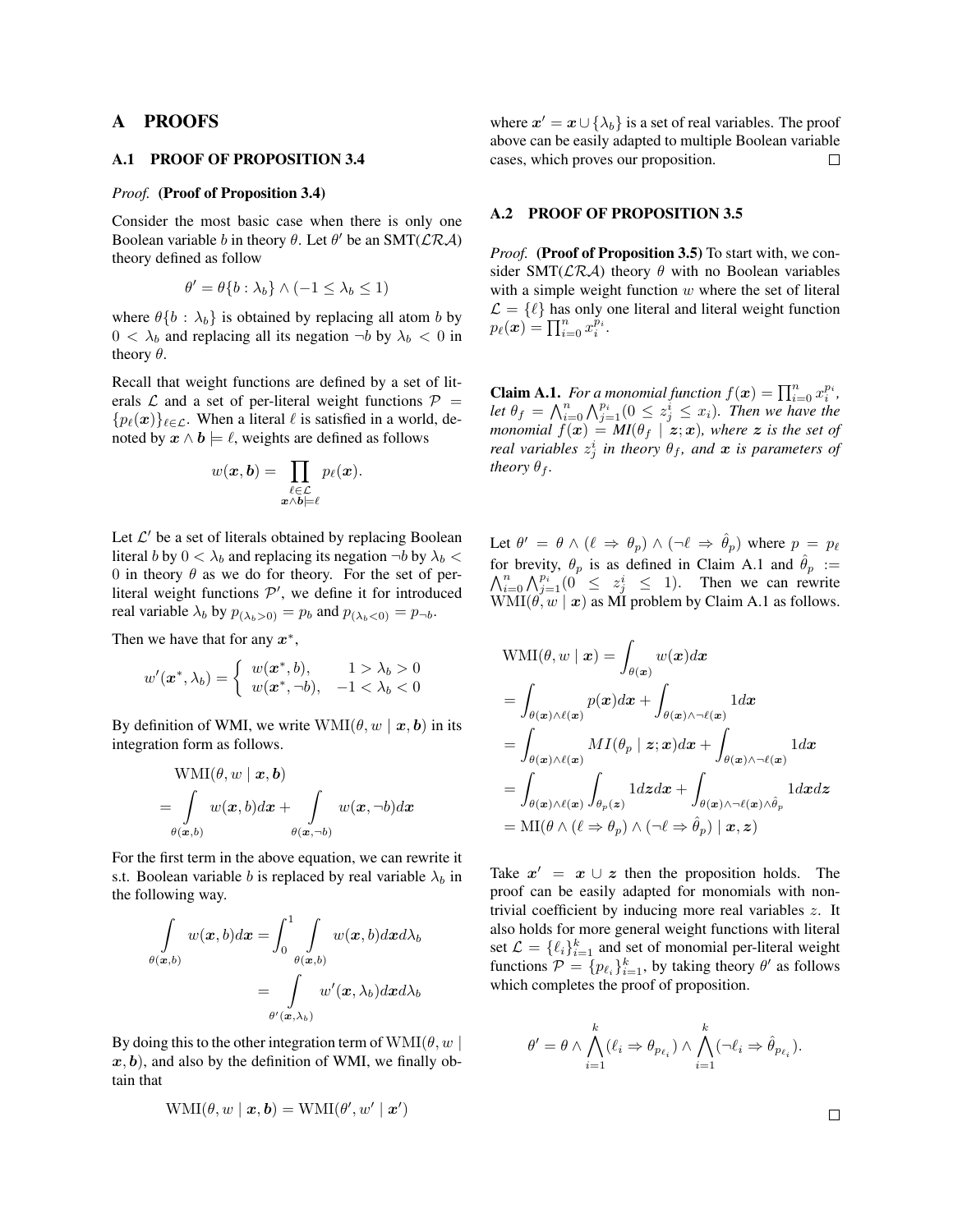*Proof.* (Proof of Claim A.1) By definition of theory  $\theta_f$ ,

$$
MI(\theta_f \mid \mathbf{z}; \mathbf{x}) = \int_{\theta_f(\mathbf{z})} 1 d\mathbf{z}
$$
  
= 
$$
\prod_{i=1}^n \prod_{j=1}^{p_i} \int_0^{x_i} 1 dz_j^i
$$
  
= 
$$
\prod_{i=1}^n \prod_{j=1}^{p_i} x_i = \prod_{i=1}^n x_i^{p_i} = f(\mathbf{x}).
$$

 $\Box$ 

### A.3 REDUCTION TO MI WITH POLYNOMIAL WEIGHTS

The reduction from WMI problems to MI problems in Proposition 3.5 can also be done for arbitrary polynomial weight functions but can increase treewidth of primal graphs. We give a formal description on this reduction as follows.

Let  $\theta$  be an SMT( $\mathcal{LRA}$ ) theory with no Boolean variables with weight functions where the set of literal  $\mathcal{L} =$ *{*`*}* has only one literal and literal weight function is a polynomial, denoted by  $p(x) = \sum_{i=1}^{k} \alpha_i f_i(x)$  with each *f<sup>i</sup>* a monomial function.

It has been shown in the proof of Proposition 3.5 in Section A.2 that for each monomial function  $f_i$ , there exist two SMT( $\mathcal{LRA}$ ) theories  $\theta_i$  and  $\tilde{\theta}_i$  such that MI( $\theta_i$  |  $z_i$ ;  $x$ ) =  $f_i(x)$  and MI( $\hat{\theta}_i \mid z_i$ ;  $x$ ) = 1.

Let's define theories  $\theta'_i = \theta_i \wedge (0 < v_i < \alpha_i)$  and  $\hat{\theta}'_i =$  $\ddot{\theta}_i \wedge (0 < v_i < 1)$  with parameter variables  $v_i$ . Also define an indicator variable  $\lambda$  with real domain [0, k] and literals  $\ell_i = i - 1 < \lambda < i$  with  $i \in \{1, 2, \dots, k\}$ . Then we have that for an SMT( $\mathcal{LRA}$ ) theory  $\theta'$  defined as follows, it holds that  $WMI(\theta, w | \mathbf{x}) = MI(\theta' | \mathbf{x}, \mathbf{z})$ with z denoting all auxiliary variables.

$$
\theta' = \theta \wedge (\ell \iff \vee_{i=1}^k \ell_i) \bigwedge_{i=1}^k (\ell_i \Rightarrow \theta'_i) \bigwedge_{i=1}^k (\neg \ell_i \Rightarrow \hat{\theta}'_i)
$$

Why the WMI problem and the MI problem are equal can be proved by the following observations.

$$
WMI(\theta, w \mid \boldsymbol{x}) = \int_{\theta(\boldsymbol{x})} w(\boldsymbol{x}) d\boldsymbol{x}
$$
 (4)

$$
= \int_{\theta(\boldsymbol{x}) \wedge \ell(\boldsymbol{x})} p(\boldsymbol{x}) d\boldsymbol{x} + \int_{\theta(\boldsymbol{x}) \wedge \neg \ell(\boldsymbol{x})} 1 d\boldsymbol{x} \quad (5)
$$

For the first term in Equation 5, we have that

$$
\int_{\theta(\boldsymbol{x})\wedge\ell(\boldsymbol{x})} p(\boldsymbol{x})d\boldsymbol{x} = \sum_{i=1}^k \int_{\theta(\boldsymbol{x})\wedge\ell(\boldsymbol{x})} \alpha_i f_i(\boldsymbol{x})d\boldsymbol{x} \n= \sum_{i=1}^k \int_{\theta(\boldsymbol{x})\wedge\ell(\boldsymbol{x})\wedge\ell_i} \alpha_i f_i(\boldsymbol{x})d\boldsymbol{x}d\lambda \n= \sum_{i=1}^k \int_{\theta(\boldsymbol{x})\wedge\ell(\boldsymbol{x})\wedge\ell_i\wedge\theta_i} 1 d\boldsymbol{x}d\boldsymbol{z} \n= MI(\theta' \wedge \ell \mid \boldsymbol{x}, \boldsymbol{z})
$$

Also for the second term in Equation 5, it equates to  $MI(\theta' \wedge \neg \ell \mid x, z)$ . Therefore, reduction from the WMI problem to the MI problem holds. Although the reduction process we show here is for theories with one polynomial weight function, this process can be generalized to theories with multiple polynomial weight functions with little modification.

### A.4 PROOF OF PROPOSITION 4.1

Proof. (Proof of Proposition 4.1) It follows from definition of WMI. Denote the set of real variables  $x \setminus \{y\}$  by *x*ˆ. From the definition of WMI in Equation 2.2, we can obtain the following partial derivative of WMI of theory  $\theta$  w.r.t. variable *y*.

$$
\frac{\partial}{\partial x} \text{WMI}(\theta, w \mid \boldsymbol{x}, b) \mid_{y=y^*}
$$
\n
$$
= \sum_{\mu \in \mathbb{B}^m} \int_{(\mathbf{y}^*, \hat{\boldsymbol{x}}, \mu)} w(\mathbf{y}^*, \hat{\boldsymbol{x}}, \mu) d\hat{\boldsymbol{x}}
$$

where the variable  $y$  is fixed to value  $y^*$  in weight function,  $\mu$  are total truth assignments to Boolean variables as defined before. The weight function is integrated over set  ${\hat{x}^* \mid \theta(y^*, \hat{x}^*, \mu) \text{ is true}}$ . We define  $p(y)$  as follows

$$
p(y):=\sum_{\mu\in\mathbb{B}^m}\int\limits_{y,\theta(\hat{\pmb{x}},\mu)}w(y,\hat{\pmb{x}},\mu)d\hat{\pmb{x}}
$$

Since weight functions *w* are piecewise polynomial, function  $p(y)$  is a univariate piecewise polynomial  $p(y)$ , and  $\text{WMI}(\theta, w \mid x, b)$  is an integration over  $p(y)$ , which finishes our proof. finishes our proof.

### A.5 PROOF OF THEOREM 4.4

Claim A.2. *For each path in the primal graph that starts with the root and ends with a leaf, and each real variable in path with height i, its number of polynomial pieces is*  $O(n \cdot c^{i+1})$ .